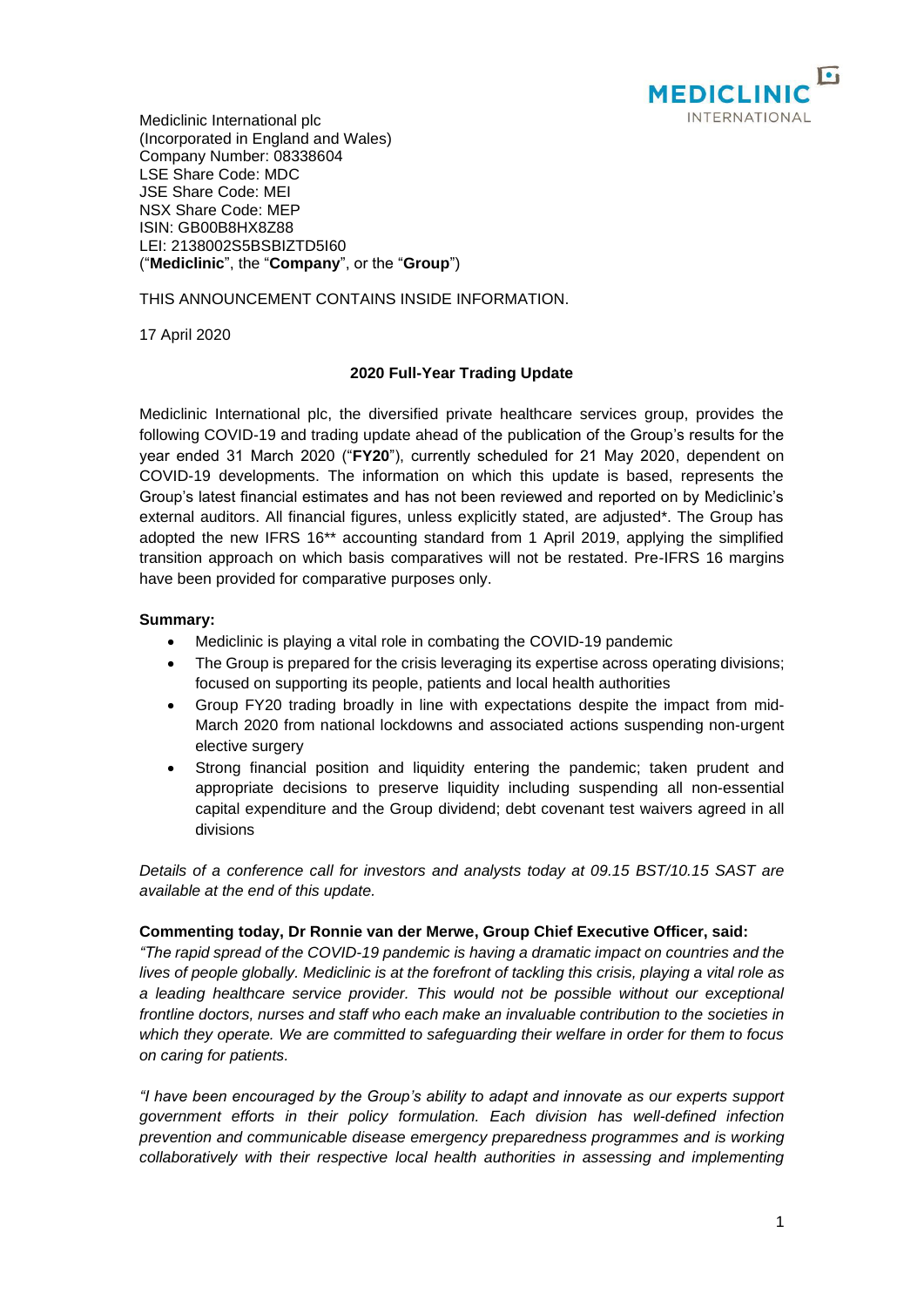*appropriate measures to deal with the pandemic. A key tenet of the Group's values is putting Patients First to which we remain committed during and after this crisis."*

### **Mediclinic's approach to COVID-19**

Mediclinic is working closely with governments and local regulators to combat the COVID-19 pandemic, supporting the different initiatives being implemented across geographies. Clearly defined infection prevention and communicable disease emergency preparedness programmes that govern admission, containment, triage and treatment of suspected or confirmed COVID-19 cases, are already well-established across the Group.

With the assistance of strong infection prevention and control teams, dedicated multidisciplinary taskforces are constantly re-evaluating Mediclinic's responses to this dynamic and rapidly evolving situation. The Group taskforce, centrally co-ordinated by the Group Chief Clinical Officer with its global view of trends and policy, helps ensure medical protocols and best practices are shared across the Group and supports the divisions' establishment of contingency plans with particular consideration for any impact on supply chain, ICT, finance, risk and human resource capacity.

The Group benefits from having procurement teams on three continents, all taking co-ordinated and pro-active measures to secure the supply of critical personal protective equipment ("**PPE**"), drugs, consumables and Intensive Care Unit ("**ICU**") equipment. The Group's global sourcing capability strengthens its ability to respond to the current situation and evolving needs.

Across the Group, and in line with the global trend, most non-essential elective procedures and outpatient activities have been postponed. This is intended to safeguard, as far as possible, sufficient hospital capacity, frontline clinical staff and PPE as the pandemic peaks and related admissions increase. These cases are reimbursed through the established health insurance schemes in all divisions.

In addition to COVID-19 admissions, the Group continues to make available its wide range of acute care services for urgent healthcare requirements including emergency and trauma care, urgent medical care, cardiac and vascular surgery, obstetrics and gynaecology, paediatric and neonatology procedures and neurology, oncology and urology treatments.

The Group has invested in a number of key initiatives to help its staff and patients deal more effectively with the crisis, including: acquiring additional ventilators and related consumable products; expanding ICU capacity where possible; establishing testing units; sourcing additional PPE for the treatment of COVID-19 cases; establishing additional laboratory facilities to support COVID-19 testing; launching telemedicine and prescription home delivery services for chronic medication; creating drive-through pharmacies; identifying separation areas in hospitals and ensuring these are sufficiently prepared for infection and prevention control and treatment; establishing alternative interim facilities to admit asymptomatic and low acuity cases; establishing 24/7 patient call centres and crisis control centres; updating websites and developing online risk assessment tools; software development to support various tracking and testing initiatives; and, developing communication tools and guidelines for staff and patients.

### **Our People**

The safety and wellbeing of all the Group's employees, supporting doctors and patients remain a key priority. Appropriate measures and programmes have been put in place to provide staff with COVID-19 training and all necessary precautions are being taken to limit the spread of COVID-19 in Mediclinic facilities.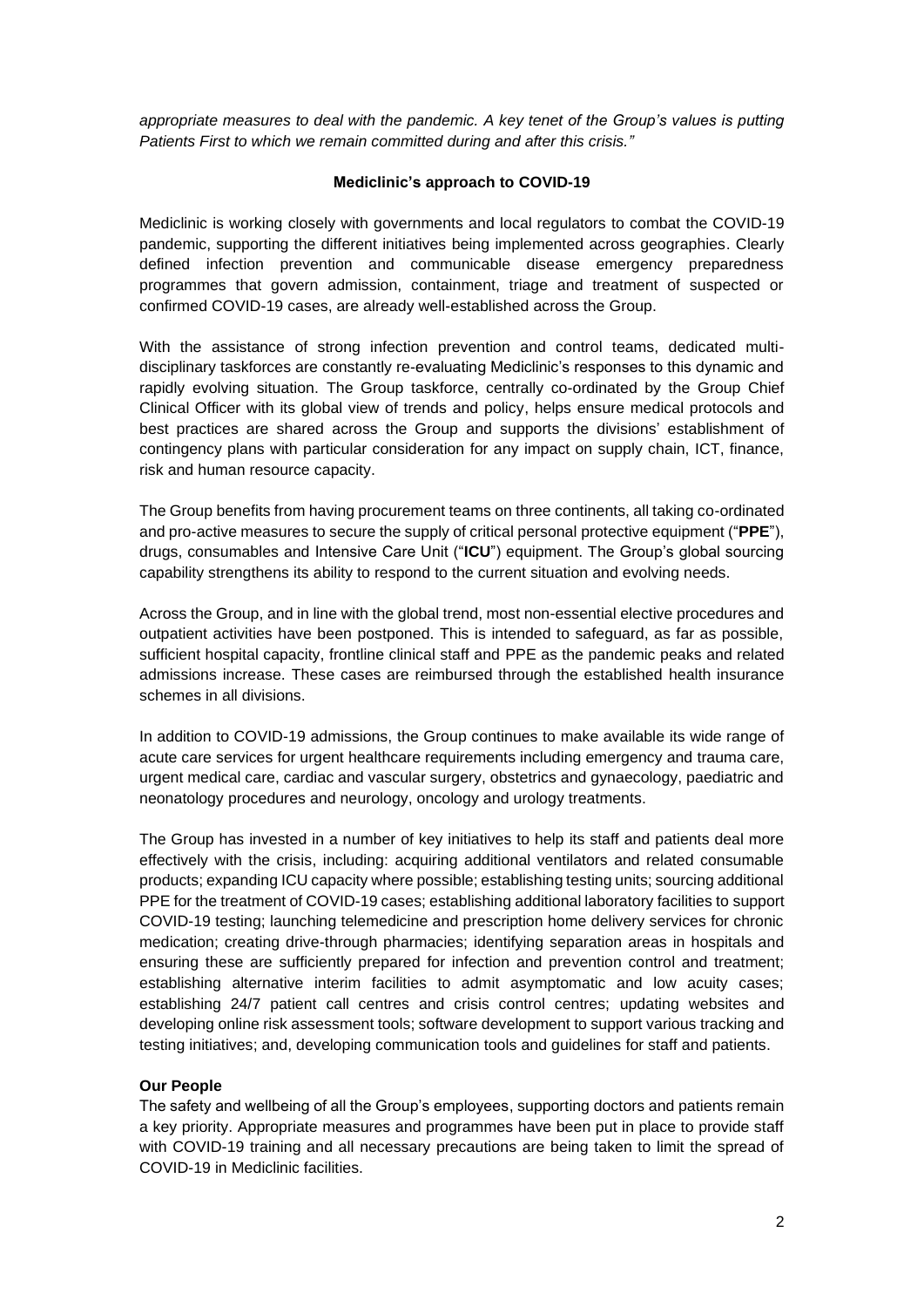Protocols on the safety of healthcare workers and the use of PPE are adhered to, including screening and self-isolation of employees based on official case-definitions. Vulnerable healthcare workers with, for instance, underlying health conditions, have been identified and redeployed to lower risk units.

The Group's focus currently is to create capacity in its front-line resources to help tackle the crisis. The suspension of non-urgent elective surgery has created some capacity and these team members have, where possible, been redeployed to support emergency areas within the hospitals. Staff members in teaching positions and clinically qualified staff working in nonclinical positions are available to be redeployed if needed.

### **Strong financial position and liquidity**

As with most industries and companies, the full impact of the COVID-19 pandemic on Mediclinic is currently uncertain. The Group has put in place the necessary structures and processes to monitor and mitigate existing and emerging risks to the business with the main focus areas being people, supply chain and liquidity.

The pandemic and its consequent national lockdowns and associated actions suspending nonurgent elective surgery is likely to have a significant impact on the Group financial performance for the year ending 31 March 2021. This will be offset by Mediclinic's response to the crisis in addition to the ongoing range of primary and acute care services offered across the Group.

At 31 March 2020, the Group had material headroom to covenants in its existing debt facilities and a strong liquidity position heading into the global pandemic. The cash and available facilities of the Group at the year-end were around £515m. To further support the Group's liquidity position, all non-urgent and non-committed capital programmes have been postponed.

As part of the Group's proactive measures, covenant test waivers have been agreed in respect of its material borrowings across all three divisions up to and including March 2021. This allows the Group to focus on the vital role it plays during the pandemic and to prepare for the anticipated increase in demand from postponed treatments once the peak of the pandemic subsides. The Group has no material near-term debt maturities with the next being at Hirslanden where a CHF145m Swiss bond is due in February 2021.

As part of the Group's broad response to maintaining its liquidity position through the crisis and to maximise its support tackling COVID-19, the Board has taken the prudent and appropriate decision to suspend the dividend. The Board recognises the importance of its dividend to shareholders and will keep this position under review. In line with this unprecedented decision, the Executive Directors' annual salary increases and short-term incentives have also been suspended.

## **Charitable donations**

In support of South Africa's establishment of a Solidarity Fund aimed at assisting the most vulnerable South Africans to deal with the impact of Covid-19, the Group Chief Executive Officer ("**CEO**") and Chief Financial Officer are voluntarily donating 30% of their salaries for the next three months to this essential national initiative. Similarly, the divisional CEO's and all nonexecutive directors of the Board are voluntarily donating 30% of their salaries or fees for the next three months to benefit charities with similar aims in the countries in which Mediclinic has a presence.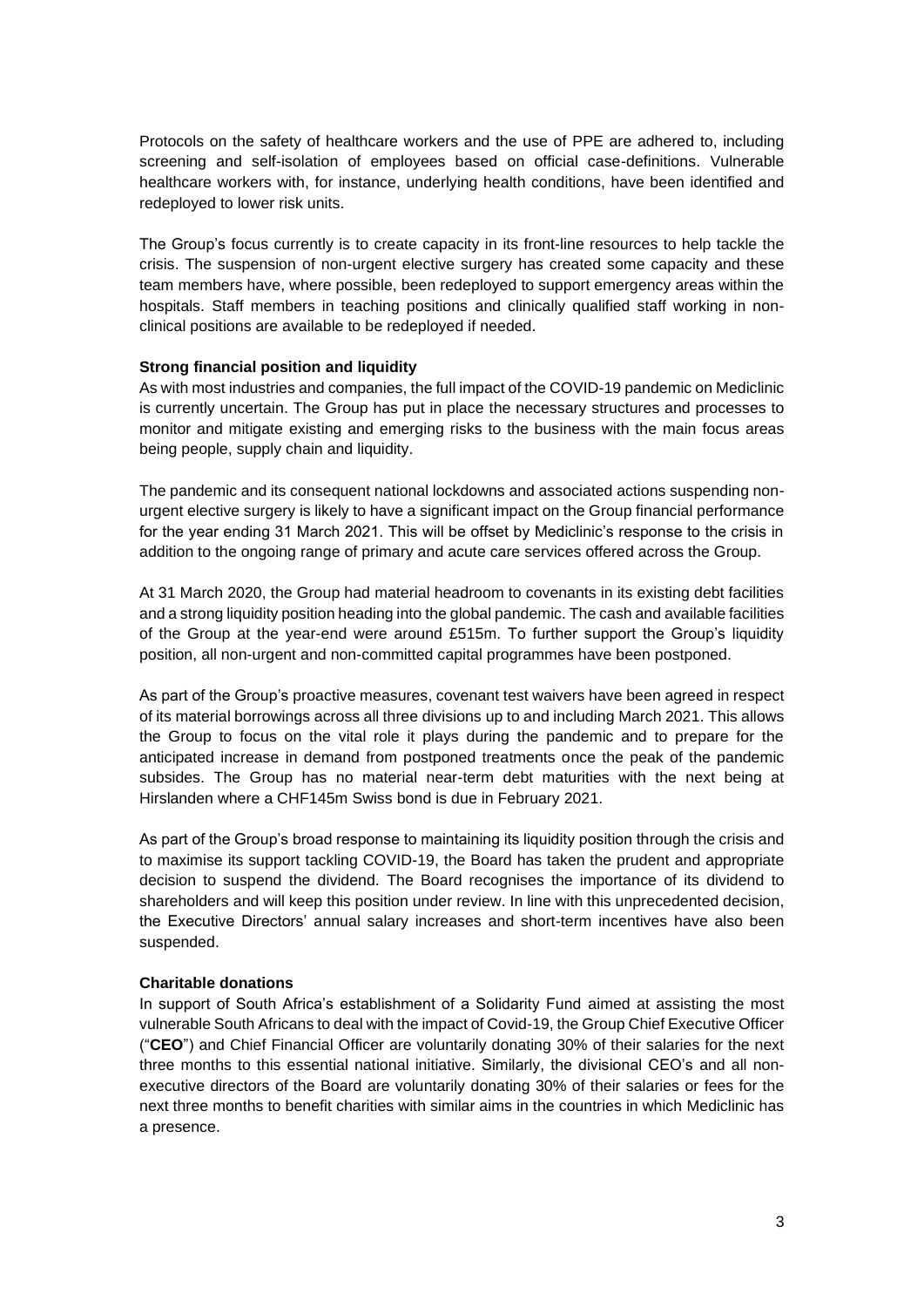# **Trading Update**

# **Group**

Group FY20 trading was broadly in line with expectations. Performance of the Group was in line until mid-March 2020 when the impact materialised from national lockdowns and associated actions suspending non-urgent elective surgery.

In constant currency, FY20 revenue was up around 4.0% (FY19: GBP2 932m) and pre-IFRS16 EBITDA down around 3.5% (FY19 pre-IFRS16: GBP493m).

On a reported basis, FY20 revenue was up around 5.5% and pre-IFRS16 EBITDA was down around 2.5% (FY19 pre-IFRS16: GBP493m). The IFRS16 EBITDA margin was around 17.5%.

The pre-IFRS16 earnings per share is expected to be around 25 pence (FY19 pre-IFRS16: 26.9 pence).

The average foreign exchange rates for FY20 were GBP/CHF 1.25, GBP/ZAR 18.76 and GBP/AED 4.67 (FY19: 1.30, 18.01 and 4.82 respectively).

The Group will, as part of its usual period end reporting process, conduct impairment reviews across all divisions and investments. The process will be informed by the impact of challenging trading environments due to the competitive landscape and macro-economic weakness, exacerbated by the uncertainty created by the COVID-19 pandemic.

# **Hirslanden**

Hirslanden continued to make excellent progress in adapting the business to the regulatory changes affecting the Swiss healthcare system. Until the impact of the COVID-19 pandemic in mid-March 2020, performance during the financial year was ahead of expectations and incorporated the impact of identified clinical treatments transferring from an inpatient to a lower outpatient tariff ("**outmigration**"). This process has gradually occurred across Swiss cantons over the past two years, with official national implementation effective from 1 January 2019 with no further changes currently scheduled. In response, Hirslanden has initiated a new day case clinic strategy which focuses on a lower cost and more efficient service delivery model; established a collaboration with Medbase (part of Migros); delivered ongoing cost management and efficiency savings; and adjusted the Hirslanden 2020 and other strategic projects.

Hirslanden delivered modest revenue growth in FY20 in line with expectations of around 1.5% (FY19: CHF1 778m) and inpatient admissions growth of around 0.5%, despite the impact of COVID-19 restrictions and preparedness planning, outmigration and the sale of Klink Belair on 1 October 2019. In the fourth quarter, until the impact of COVID-19 materialised, inpatient admissions were modestly up on the prior year period. The general insurance patient mix increased to 49.2% (FY19: 48.7%).

The EBITDA margin was, until mid-March 2020, ahead of expectations. However, including the impact of the swift decline in admissions as a result of COVID-19 restrictions and preparedness planning, on an IFRS16 accounting basis the EBITDA margin was around 16.5-17.0%. The pre-IFRS16 EBITDA margin for FY20 was around 14.5-15.0% (FY19: 16.0%).

### **Mediclinic Southern Africa**

At Mediclinic Southern Africa, FY20 revenue growth was in line with expectations up around 6.5% (FY19: ZAR15 960m). This was driven by an increase in inpatient bed days sold of around 2.5%, which largely reflects acquisitive growth across the continuum of care.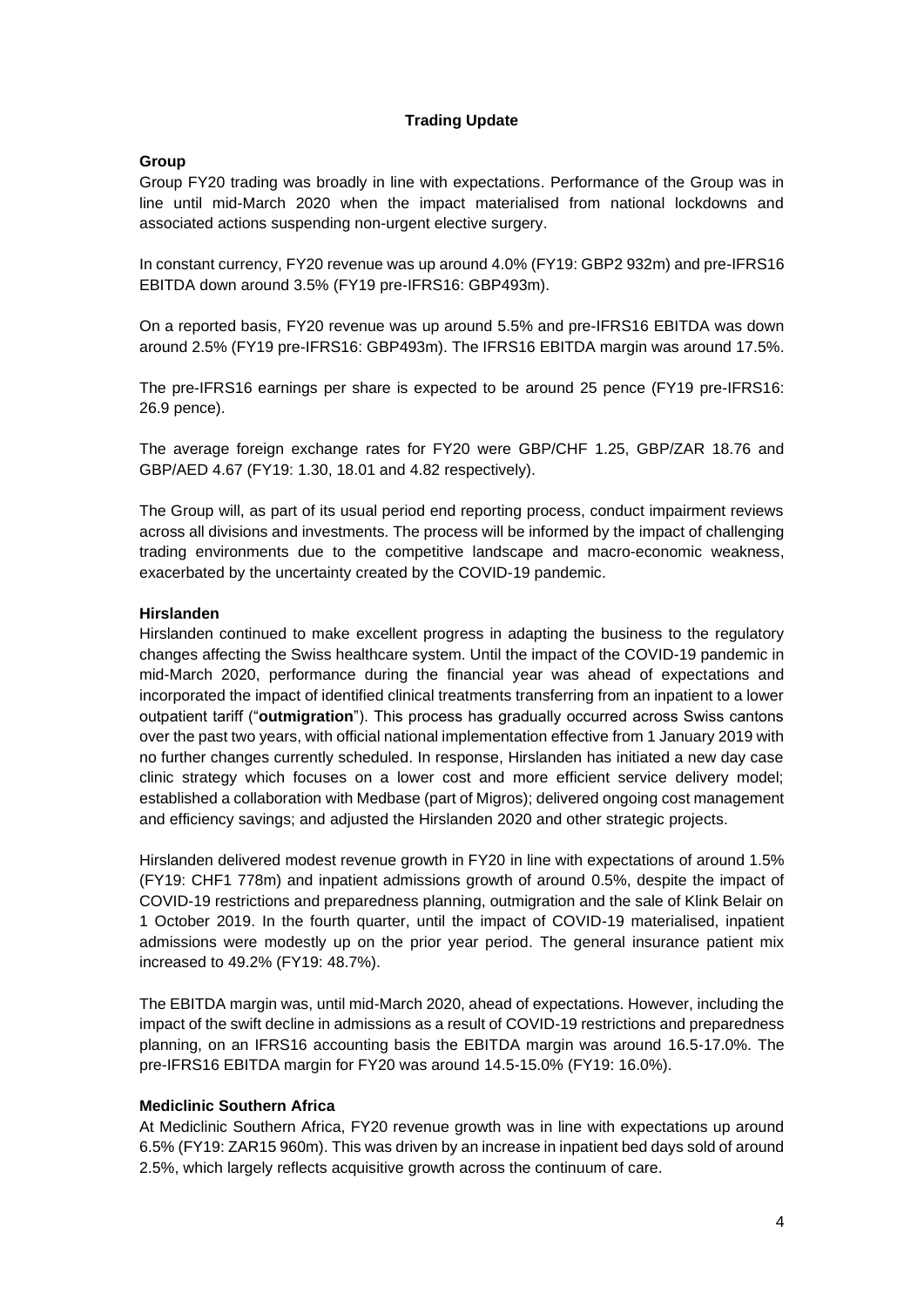On an IFRS16 accounting basis, the EBITDA margin was in line with expectations at around 21.0%. The pre-IFRS16 EBITDA margin for FY20 was around 20.0% (FY19: 21.2%).

In February 2020, the Competition Appeal Court approved Mediclinic Southern Africa's proposed acquisition of a controlling share in Matlosana Medical Health Services (Pty) Ltd, based in Klerksdorp in the North-West Province of South Africa. However, the Competition Commission has filed with the Constitutional Court an application for leave to appeal the recent judgment by the Competition Appeal Court. Mediclinic Southern Africa has filed an answering affidavit opposing the application for leave to appeal and will participate accordingly should the matter be set down for a hearing.

## **Mediclinic Middle East**

At Mediclinic Middle East, revenue growth was driven by the continued ramp-up of Mediclinic Parkview Hospital in Dubai and a gradual improvement in the Abu Dhabi business with Mediclinic Airport Road Hospital delivering a strong performance. Mediclinic Parkview Hospital continues to outperform expectations since opening in September 2018.

Mediclinic Middle East FY20 revenue growth was around 5.5% (FY19: AED 3 262m). Inpatient and outpatient volumes in the division were up 5.5% and 3.0% respectively. The region continues to experience a weaker macroeconomic and oil price environment and a sustained competitive landscape which in combination have tempered patient volume growth. In the fourth quarter of the year, volumes were further impacted by significant flooding in the region during January and the COVID-19 pandemic when cases were first reported and restrictions imposed earlier than in the other divisions.

On an IFRS16 accounting basis, the EBITDA margin in FY20 was around 15.0%. The pre-IFRS16 EBITDA margin for FY20 was below expectations at around 12.0-12.5% (FY19: 13.0%), largely relating to lower than expected patient volumes.

### **Spire Healthcare Group**

Mediclinic holds a 29.9% investment in Spire Healthcare Group plc ("**Spire**"). Spire's reported performance for its full-year financial period ended 31 December 2019 was in line with expectations and guidance.

The investment in Spire is equity accounted, recognising the reported IFRS16 profit of £7.2m for Spire's financial year ended 31 December 2019 (twelve months ended 31 December 2018 pre-IFRS16: £11.3m). Mediclinic's FY20 equity accounted share of profit from Spire amounted to £2.2m (FY19 on pre-IFRS16 basis: £3.4m).

Please refer to separate announcements made on the London Stock Exchange by Spire in relation to the support provided by the independent healthcare sector to the UK's National Health Service in combatting COVID-19 and the framework agreed for compensating independent providers.

*\* The Group uses adjusted income statement reporting as non-IFRS measures in evaluating performance and as a method to provide shareholders with clear and consistent reporting. The Group's non-IFRS measures are intended to remove from reported earnings volatility associated with defined one-off incomes and charges which were previously referred to as underlying.*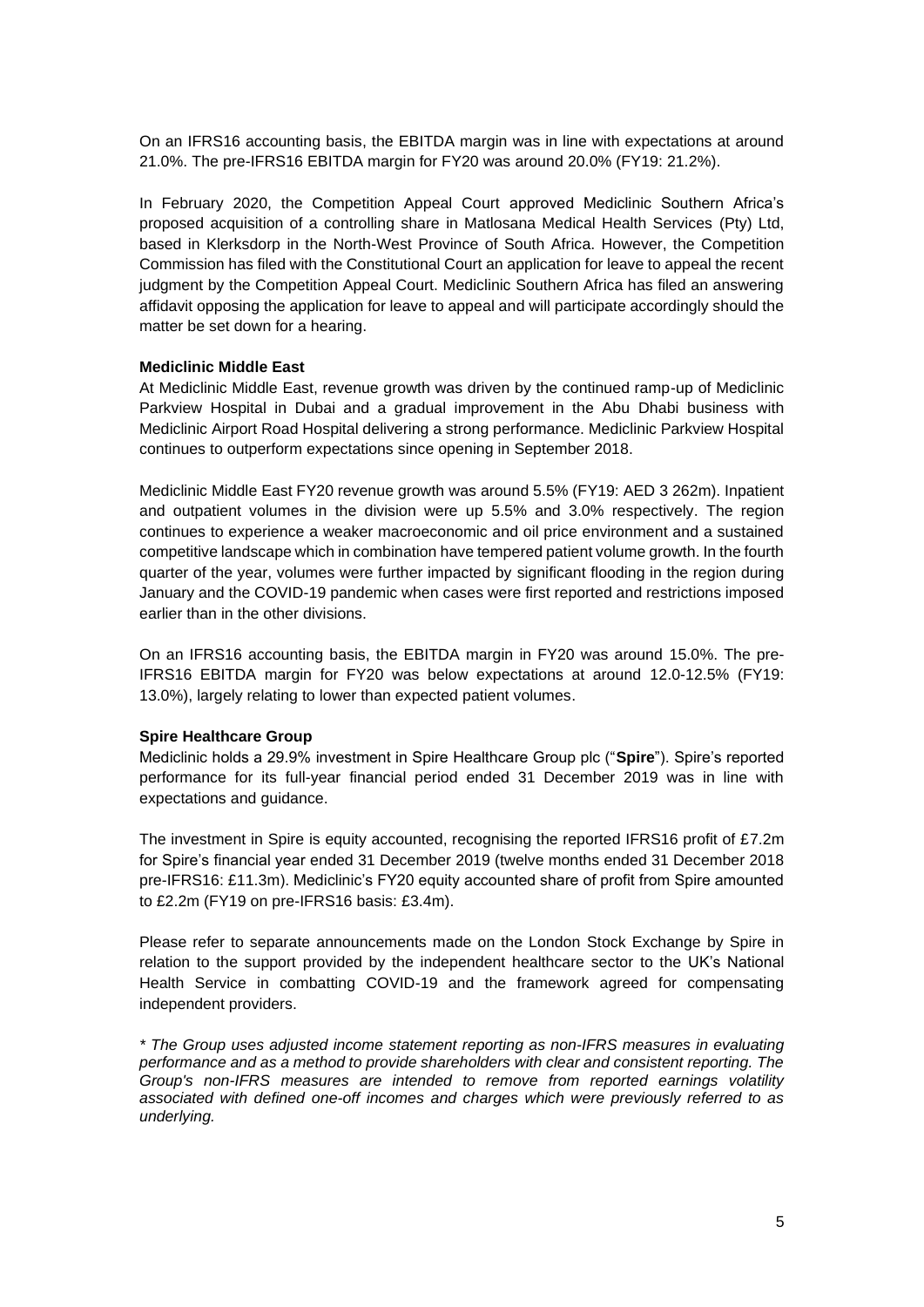*\*\* IFRS 16 accounting standard: addressing the definition of a lease, recognising and measuring leases and establishing principles for reporting useful information to users of financial statements about the leasing activities of both lessees and lessors.*

## **Cautionary Statement**

This announcement contains certain forward-looking statements relating to the business of the Company and its subsidiaries, including with respect to the progress, timing and completion of the Group's development; the Group's ability to treat, attract and retain patients and clients; its ability to engage consultants and general practitioners and to operate its business and increase referrals; the integration of prior acquisitions; the Group's estimates for future performance and its estimates regarding anticipated operating results; future revenue; capital requirements; shareholder structure; and financing. In addition, even if the Group's actual results or development are consistent with the forward-looking statements contained in this announcement, those results or developments may not be indicative of the Group's results or developments in the future. In some cases, forward-looking statements can be identified by words such as "could", "should", "may", "expects", "aims", "targets", "anticipates", "believes", "intends", "estimates", or similar. These forward-looking statements are based largely on the Group's current expectations as of the date of this announcement and are subject to a number of known and unknown risks and uncertainties and other factors that may cause actual results, performance or achievements to be materially different from any future results, performance or achievement expressed or implied by these forward-looking statements. In particular, the Group's expectations could be affected by, among other things, uncertainties involved in the integration of acquisitions or new developments; changes in legislation or the regulatory regime governing healthcare in Switzerland, South Africa, Namibia and the United Arab Emirates; poor performance by healthcare practitioners who practise at its facilities; unexpected regulatory actions or suspensions; competition in general; the impact of global economic changes; and the Group's ability to obtain or maintain accreditation or approval for its facilities or service lines. In light of these risks and uncertainties, there can be no assurance that the forward-looking statements made in this announcement will in fact be realised and no representation or warranty is given as to the completeness or accuracy of the forward-looking statements contained in this announcement.

The Group is providing the information in this announcement as of this date, and disclaims any intention to, and make no undertaking to, publicly update or revise any forward-looking statements, whether as a result of new information, future events or otherwise.

### **About Mediclinic International plc**

Mediclinic is a diversified international private healthcare services group, established in South Africa in 1983, with current operating divisions in Switzerland, Southern Africa (South Africa and Namibia) and the United Arab Emirates. Its core purpose is to enhance the quality of life of patients by providing acute care, specialist-orientated, multi-disciplinary healthcare services. Mediclinic also holds a 29.9% interest in Spire Healthcare Group plc, an LSE-listed and UKbased private healthcare group.

Its vision is to be the partner of choice that people trust for all their healthcare needs.

The Group is focused on providing specialist-orientated, multi-disciplinary services across the continuum of care in such a way that the Group will be regarded as the most respected and trusted provider of healthcare services by patients, medical practitioners, funders and regulators of healthcare in each of its markets.

As at 31 March 2020, Mediclinic comprised 77 hospitals, six sub-acute hospitals, 14 day case clinics and 21 outpatient clinics. Hirslanden operated 17 hospitals, two day case clinics and three outpatient clinics in Switzerland with more than 1 800 inpatient beds; Mediclinic Southern Africa operations included 53 hospitals (three of which in Namibia), six sub-acute hospitals and 10 day case clinics (four of which operated by Intercare) across South Africa, and more than 8